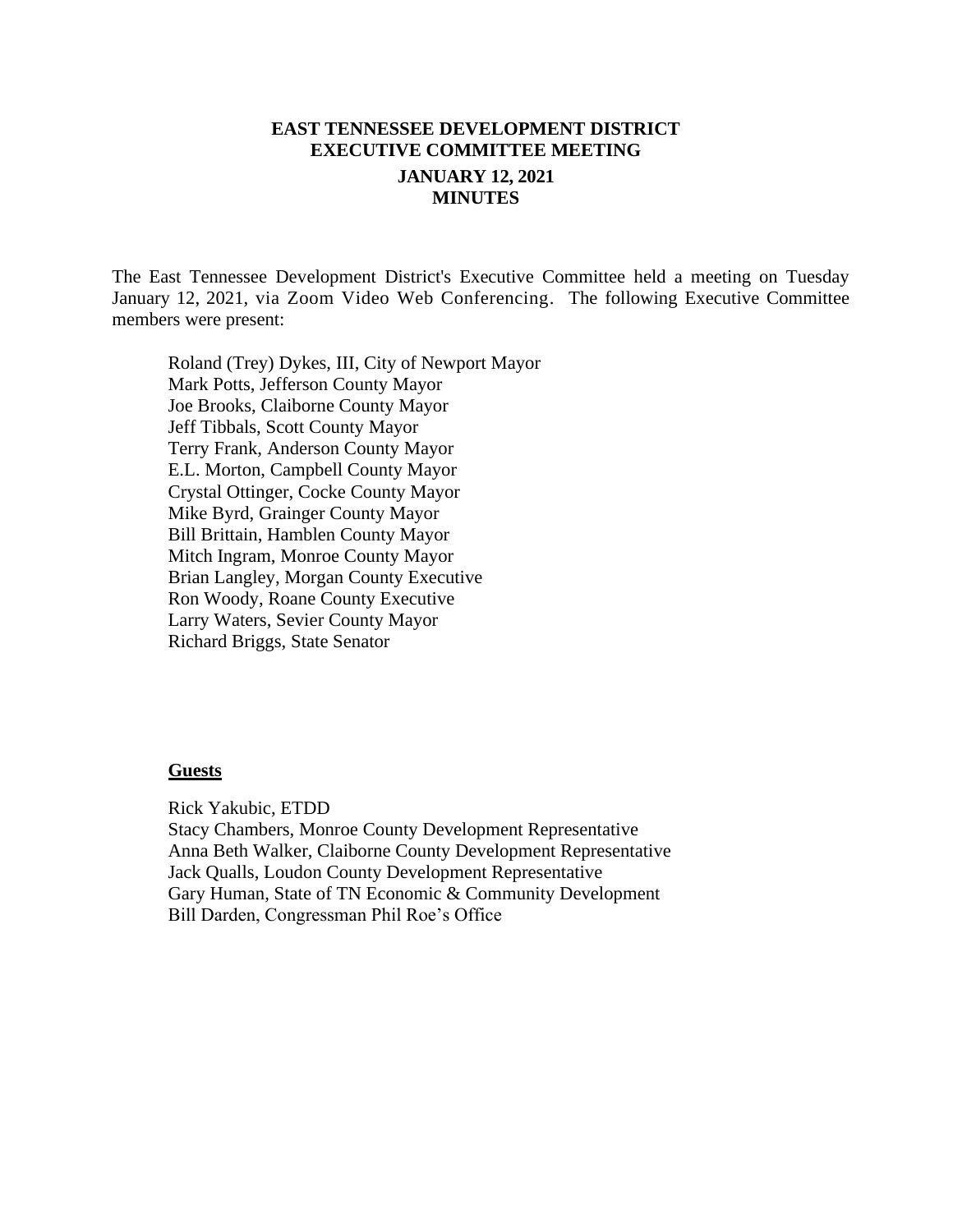## **CALL TO ORDER**

Chairman Trey Dykes called the meeting to order and requested roll call.

### **MINUTES**

Chairman Trey Dykes presented the minutes of the December 10, 2020 meeting to the Executive Committee for approval. Roane County Executive Ron Woody made a motion to approve the minutes as presented, it was seconded by Claiborne County Mayor Joe Brooks, and the minutes were unanimously approved.

#### **TREASURER'S REPORT**

The Treasurer's Report for the month ending November 30, 2020 was presented by Scott County Mayor Jeff Tibbals. Mayor Tibbals made the motion to accept the report as presented and it was seconded by Knox County Mayor Glen Jacobs, and it was approved by all.

## **APPOINT NOMINATING COMMITTEE**

Chairman Trey Dykes reported to the Executive Committee, that each year the Chair appoints a Nominating Committee to recommend a slate of officers to the full Board during the annual business meeting that is scheduled to be held on March 9, 2021. Chairman Dykes would like to appoint the following members to the Nominating Committee:

> Anderson County Mayor Terry Frank, Chair Morgan County Executive Brian Langley Hamblen County Mayor Bill Brittain Cocke County Mayor Crystal Ottinger Union County Mayor Jason Bailey Campbell County Mayor E.L. Morton

The Nominating Committee will be provided with historical data regarding past officers by ETDD soon. The Nominating Committee will meet immediately prior to the February ETDD Executive Committee meeting and report its recommendations to the full Committee.

#### **DIRECTOR'S REPORT**

Terry Bobrowski, ETDD Executive Director, gave his Director's report:

Mr. Bobrowski mentioned first that a letter from the Comptrollers office is included in your packets. It is a letter that indicates that the Comptroller has accepted our FY 2020 audit – its addressed to the Board of Directors so I wanted to make sure that you got it. There is also a letter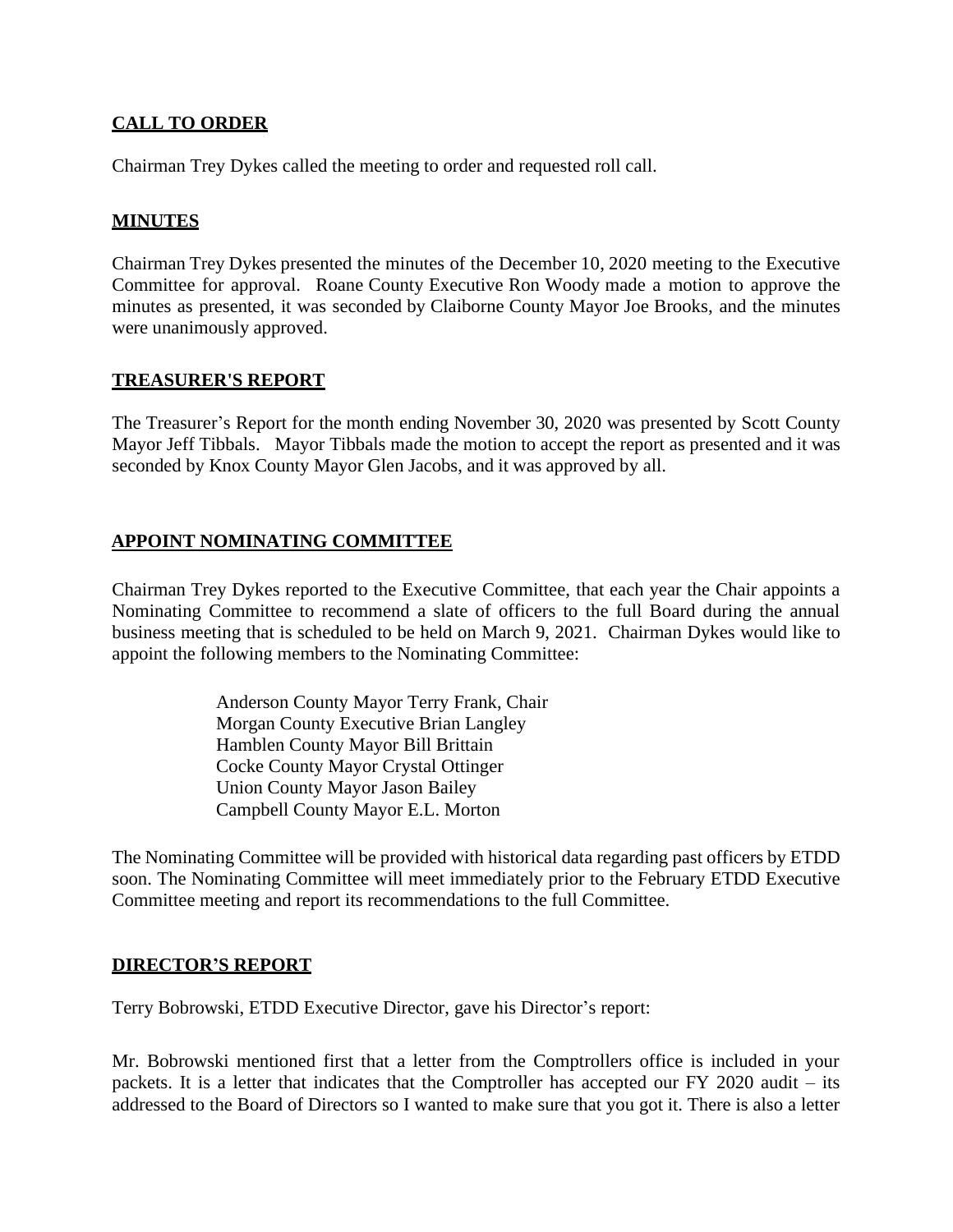from the TDOT auditors in your packets. They recently completed a desk audit of our RPO program and listed one audit finding. This was a non-monetary finding and had to do with syncing up our purchasing policy with federal regulations. We did not feel like this should have been categorized as a finding, but it is so minor that we did not feel like it was worth the time to dispute it. We fixed our purchasing policy and sent it to them, and the new version was accepted.

## **Grants Update**

## **Community Development Block Grant (CDBG)**

Mr. Bobrowski reported that the State of Tennessee held a statewide virtual workshop on December 8, 2020 to provide information on grant management for the community development grant. This year's guidelines for submittal of grant applications are the following:

- One grant per community.
- An existing grant must be closed by March 31, 2021.
- Grant applications are due on February 26, 2021. If you do not close your existing grant by March 31, 2021, the new application will be returned and will not be scored for funding opportunities.

The level of funding is determined annually through Federal Congressional appropriations. Each state receives a projected allocation of CDBG funds, based on a federal formula and does not compete with other states for funding allocations.

There are five application categories:

- 1. Water line extensions
- 2. Water line plant improvements and waterline collection system improvements.
- 3. Wastewater line plant improvements and wastewater collection system improvements.
- 4. Community livability that includes fire trucks, ambulances, drainage, etc.
- 5. Housing

Every application requires a match except Housing, which is 100% match. Community development grant rates are based on the "ability-to-pay" of the applicant as calculated by the Center for Business and Economic Research at the University of Tennessee.

Maximum grants are \$600,000 for lines, systems, and housing rehabilitation. Maximum grants for community livability projects are \$400,000. Communities that participate in the Three-Star program are eligible for up to \$25,000 (\$15,000 for community livability projects) in additional funding.

ETDD staff is currently talking with the following communities for 2021 applications: Claiborne County, Monroe County, Rocky Top, Blount County, Jellico, Caryville, Harrogate, Cocke County, Scott County, Norris, Campbell County, Loudon, Oakdale, and Roane County.

ETDD staff is currently assisting 28 communities with the administration of their awarded CDBG projects.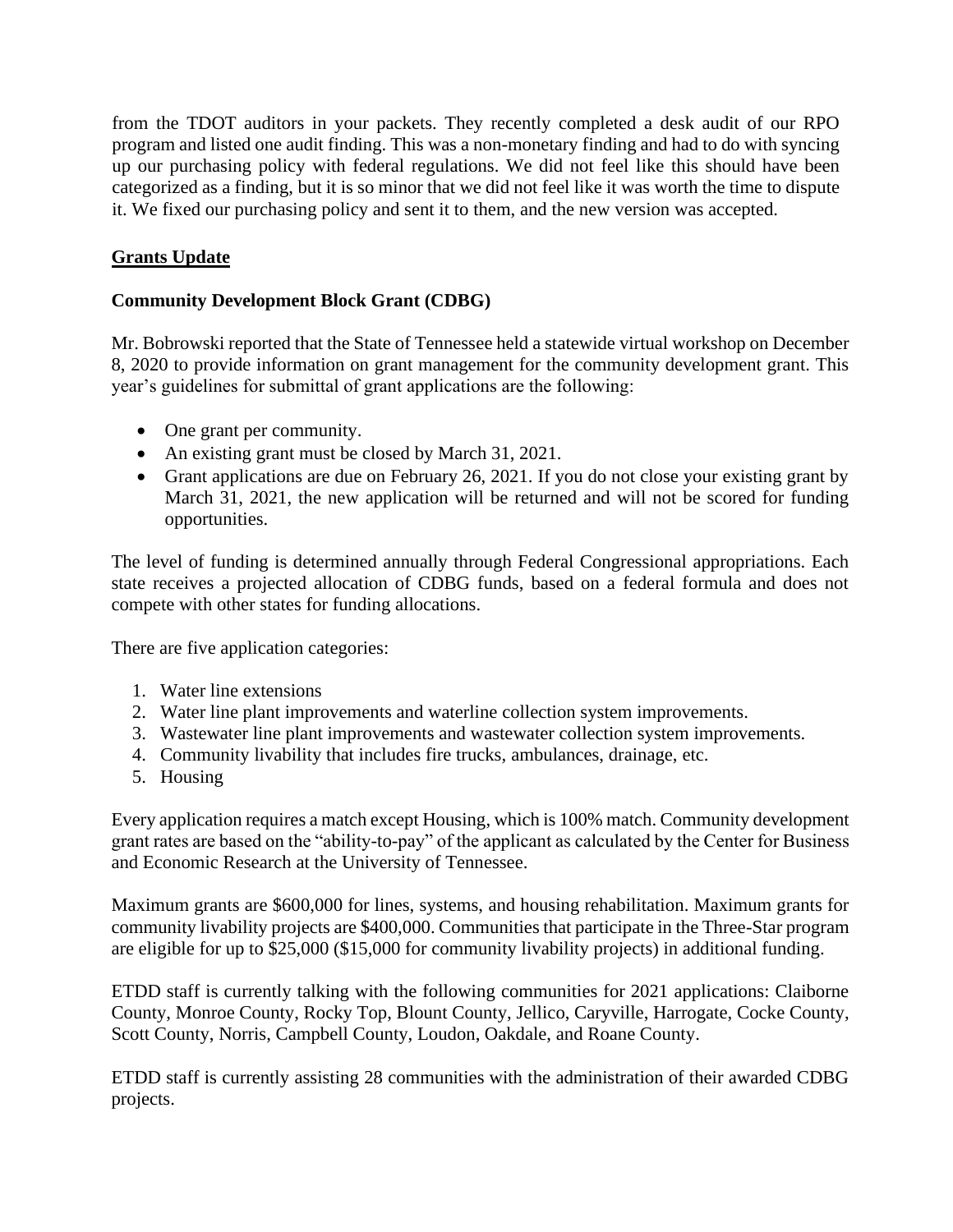### **Historic Preservation Grants**

Mr. Bobrowski announced mentioned that we routinely submit applications to assist with the preservation of cultural assets in our region. This year the applications are due in Nashville on January 31<sup>st</sup>. We are submitting applications for projects in Grainger County and the City of Sevierville.

## **FEMA Fire Fighters Grants**

Mr. Bobrowski announced the FEMA Fire Fighters Grant Program continues to be a very popular program for our rural volunteer fire departments. Fire Departments can use these funds to buy equipment such as turn out gear, buy trucks or make safety modifications (sprinklers, exhaust systems, generators) to fire halls. Grants are very affordable, usually in the 90 – 95% range with only a small local share required. The application period opened on January  $4<sup>th</sup>$  and will continue until February  $12<sup>th</sup>$ . The applications will then be reviewed by an independent review team in Washington over the next 9 months or so. They review the applications in batches, so they make funding announcements throughout the coming year.

Please keep in mind that all applicants must be registered with their new on-line system, FEMA Go, in order to apply for a grant. If you or anyone you know needs help with the registration process, contact Tim Hendrick at [thendrick@etdd.org.](mailto:thendrick@etdd.org)

## **Home Program**

Mr. Bobrowski mentioned that he expects that THDA will soon announce that they will be accepting HOME program applications again this year. The applications will probably be due around March 4<sup>th</sup>, 2021. The HOME program provides grant funds for owner occupied housing rehabilitations for low- and moderate-income persons. Local governments can apply for a minimum of \$100,000 up to a maximum of \$500,000. No match is required. We would be happy to assist anyone who might be interested in submitting an application.

## **Appalachian Regional Commission (ARC)**

Mr. Bobrowski announced that in December, ETDD staff assisted the following communities to submit a 2021 ARC pre-application: Parrottsville for wastewater system improvements, Campbell County for Elk Tower, Monroe County for Industrial Spec Building, Grainger County for Agri-Business Development, Cocke County for Rural Waterlines, Claiborne County for Boat Dock and fishing pier, Blount County for wastewater system replacement at Lanier School, Jefferson City for water tank, and Loudon for Marina Development.

ETTD staff is currently assisting 16 communities with the administration of their funded ARC projects.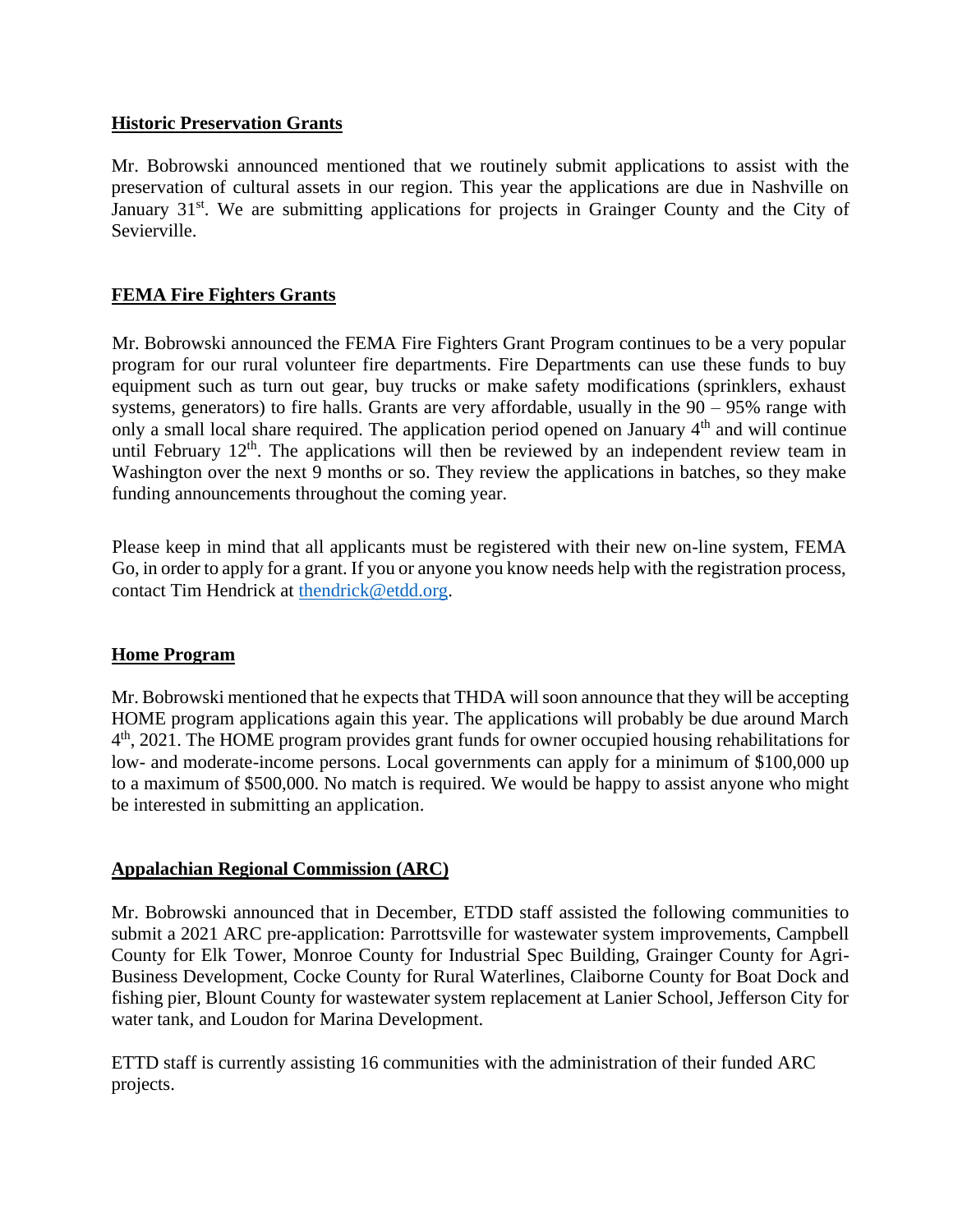### **Recreation**

Mr. Bobrowski mentioned that the State Recreation Education Service is currently accepting full applications from communities who successfully submitted pre-applications by October 8, 2020. To be eligible for the first round of applications, communities must have a Parks and Recreation Systemwide Master Plan that is no older than 5 years. A second round of pre-applications will be accepted August 3, 2021, once eligible communities have completed a Master Plan.

## **Local Parks and Recreation Fund (LPRF)**

Mr. Bobrowski mentioned the LPRF program provides state funding for the purchase of land for parks, natural areas, greenways, and the purchase of land for recreational facilities. Funds also may be used for trail development and capital projects in parks, natural areas, and greenways. Recreation Educational Services administers the LPRF grants. These grants are a 50% match. For the 2021 LPRF Grant Application Cycle, the grant application minimum request is \$20,000 (\$40,000 total project) and the grant application maximum request is \$500,000 (\$1,000,000 total project).

ETDD Staff assisted Union County in submitting a pre-application for a multi-sports complex in the region and assisted the City of Clinton with mapping for a pre-application to upgrade and add new features to their pool.

#### **Agribusiness Loan Program and COVID Loan Program**

Mr. Bobrowski informed the committee that we are still looking for applications for our new loan program from the TN Dept. of Agriculture. The purpose of the program is to stimulate farm and agri-business income. We intend to provide low interest financing for the purchase of farm equipment and machinery in order to create new markets for locally produced farm products. Loans can be for up to \$75,000, 7 years maximum term and we anticipate the interest rate to be around 4%. Loans can be used for building, harvesting equipment, production equipment, fencing, irrigation equipment, grain storage and variety of other things. No rolling stock such as trucks or trailers are eligible. I will be placing a press release in most of your local newspapers in the next few days in order to make sure that the work gets out in your community regarding the availability of this program.

We still have funds available within our COVID loan program as well. Virtually any use is permitted – real property acquisition, building construction, building rehabilitation, equipment purchases, working capital and others. Terms and interest rates are very flexible and attractive. Also, nonprofits are eligible applicants – we are working with a food bank in Scott County right now – so let me know if any likely candidates come to mind.

## **COVID Grant Workplan Update**

Mr. Bobrowski announced that ETDD is currently implementing a work plan that is associated with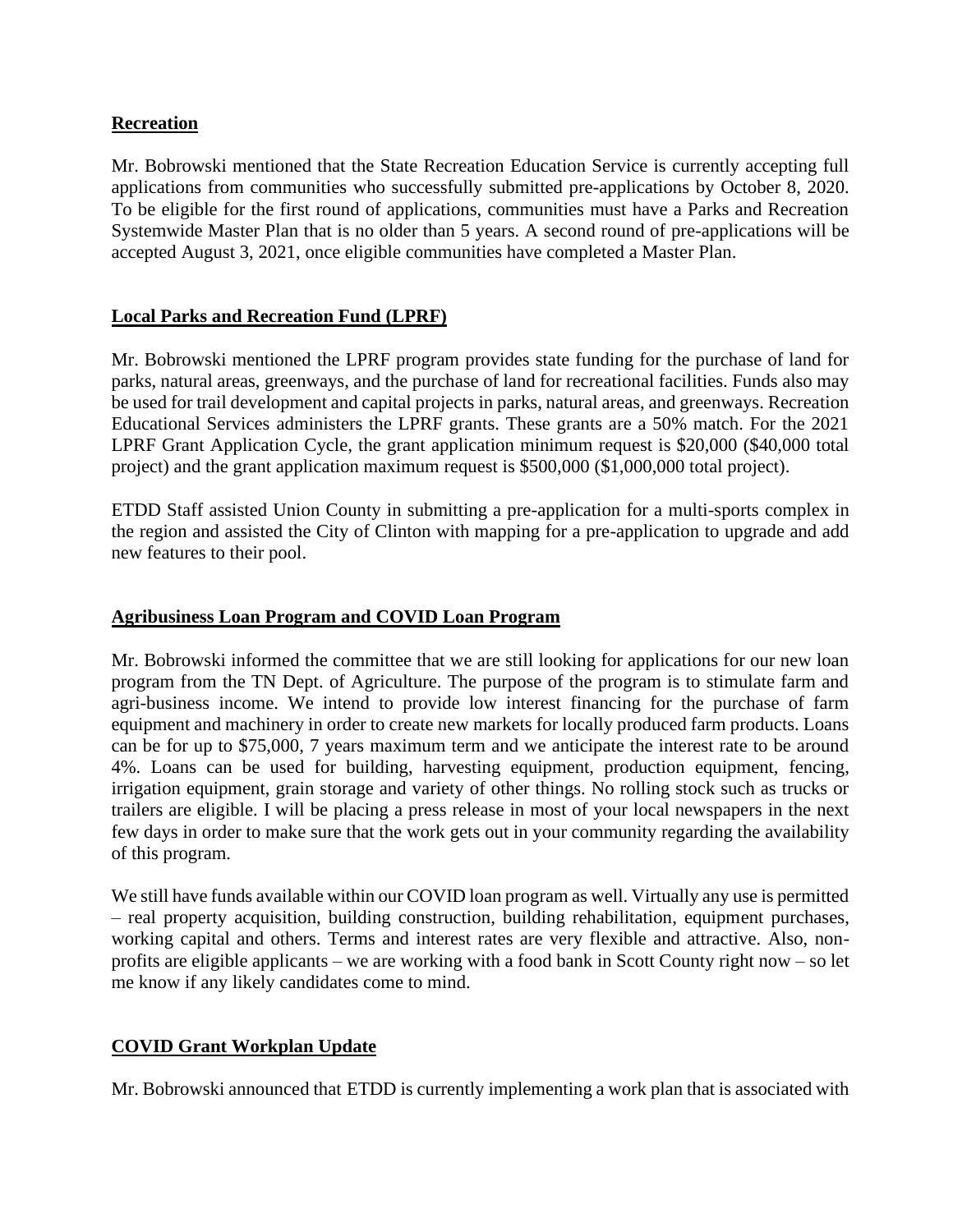a CARES ACT grant that we received back in the summer. We have been able to hire a staff person to work directly on COVID response activities on behalf of our local governments and I wanted to just briefly update the Committee on our current activities.

As funding for COVID relief becomes available, communities and organizations will need to act quickly to complete the application tasks that are generally processed through grants.gov. However, many communities of ETDD are not registered with grants.gov or sam.gov, and the process of completing the registration is both time consuming and complex, often taking months from start to finish. ETDD staff is working to determine which communities, community organizations, public utilities, volunteer fire departments, police departments, and other grant-eligible entities are not registered with the primary federal government grant application systems and will provide the necessary technical assistance to complete the registration process. ETDD staff will also assist eligible entities with registering for any necessary public and private grant application portals, such as FEMA Go, as required. If your community or organization is not registered to apply for federal grants and you need assistance to complete the process, please contact Tim Hendrick at [thendrick@etdd.org](mailto:thendrick@etdd.org) to request support.

ETDD staff is working to determine the effects of the pandemic on the local level and working with county and municipal governments and other public entities to address their needs. All communities of the ETDD region have been sent a survey to discuss their COVID-related issues and what steps have been taken for mitigation. **Your timely response to any solicitation for survey responses is very much appreciated.** The collected data will be compiled and analyzed at the municipal and county levels. ETDD staff will develop county-specific reports on the pandemic's affects and local solutions, eventually producing a regional overview.

Also, we were able to build into the work plan a special emphasis on assisting counties with the preparation of their Annual Solid Waste Report that identifies their solid waste diversion efforts over the past year. This is a report that is mandated by TDEC and required by law. In the past, TDEC has provided substantial funding to ETDD to assist counites with this effort but those funds were eliminated this year. Our COVID grant work plan will allow us to continue to assist communities as we have in the past.

#### **RPO Overview and Highway Projects Update**

Mr. Bobrowski mentioned we recently sponsored meetings by our North RPO and South RPO and prioritized projects that are being considered for inclusion in this year's Transportation Improvement Plan that will be recommended to the legislature by TDOT.

#### **In the South RPO, projects in prioritized order included:**

**In Jefferson County and Sevier County:** US Highway 411 from Sims Road to SR 9 – Construction **In Monroe County:** State Road 322 from Sweetwater to Acorn Gap Road - ROW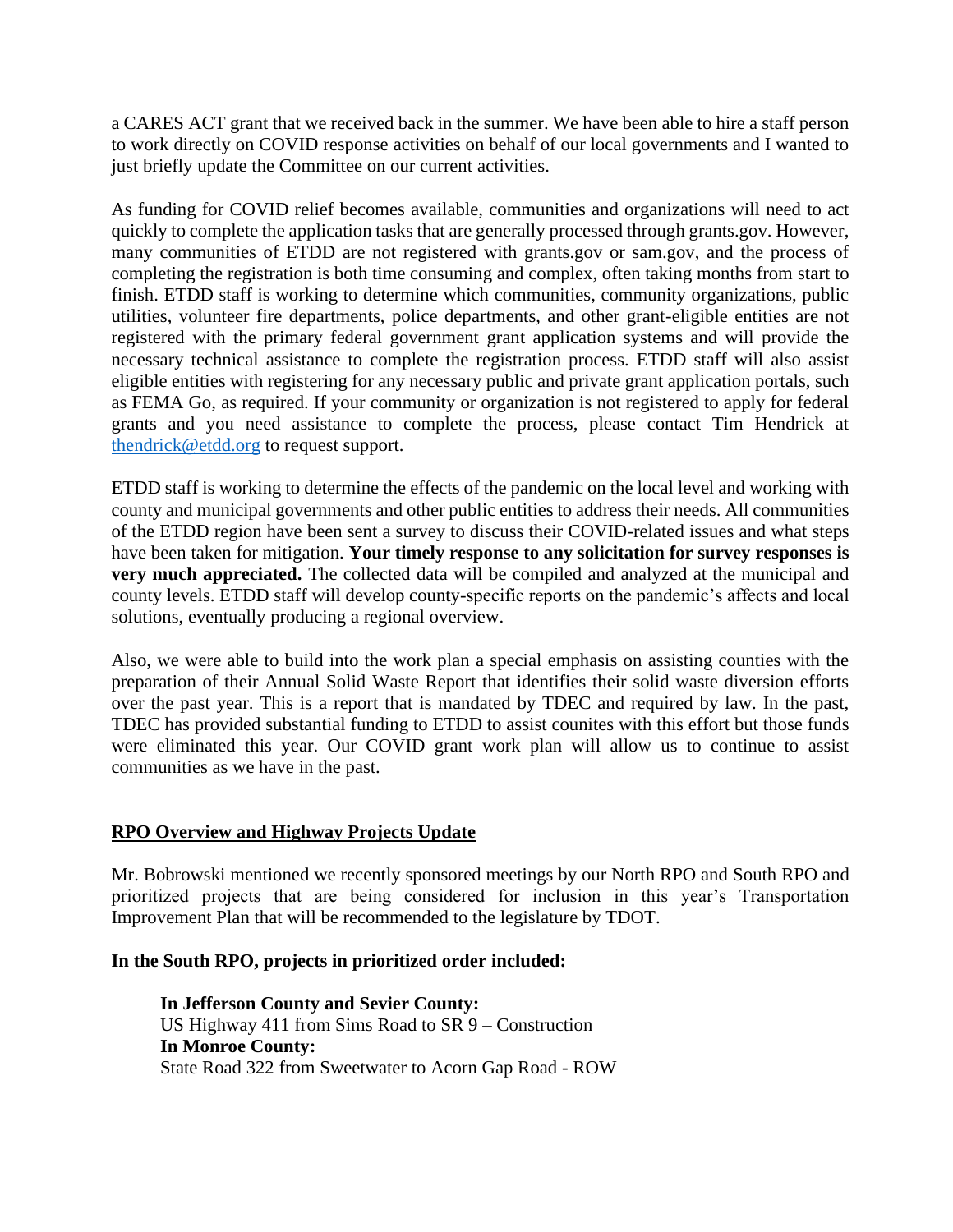**In Monroe County:** State Road 322 from Acorn Gap Road to Sheppard Road - ROW **In Sevier County:** Veterans Blvd from SR 35 to Robert Henderson Drive – Construction **In Roane County:** US Highway 70 from SR 382 to SR 29 – construction **In Monroe County:** State Road 322 from Sheppard Road to SR 72 - Construction **In Cocke County:** US 321 from Cosby Highway near Winton Springs Road – ROW **In Sevier County:** US 321 from Buckhorn Road to SR 416 – Construction

Prioritized projects from last year that were funded were the improvements on US 321 in Sevier County for ROW and improvements on Veterans Blvd for ROW.

#### **In the North RPO, prioritized projects in order included:**

**In Campbell County:** Highway 63 from SR 297 to Stinking Creek Road (truck climbing lane) - Construction **In Morgan County:** US Highway 27 from SR 328 to Ray Cross Road - Construction **In Scott County:** SR 29 from Wolfe Creek Road to Old US 27 in Robbins – ROW **In Union County:** SR 61 from North David Drive to Tater Valley Road – ROW **In Union County:** SR 61 from Archer Road to Jim Town Road – ROW **In Campbell County:** IPS fog and sever weather detection over Jellico Mountain – Construction **In Morgan County:** US Highway 27 from Ray Cross Road to SR 62 in Wartburg – Construction **In Scott County:** SR 29 from Morgan County line to SR 29 – Construction **In Grainger County:** US Highway 11 from Helton Road to Bean Station – Construction **In Grainger County:** US Highway 11 from Rutledge to Helton Road – Construction **In Campbell County:** I-75 improvements from Campbell County line to Royal Blue Exit – ROW **In Campbell County:** ITS improvements on I-75 near Exit 134 - construction

Three projects on Highway 62 in Morgan County were also recommended for the funding of the preliminary engineering stage.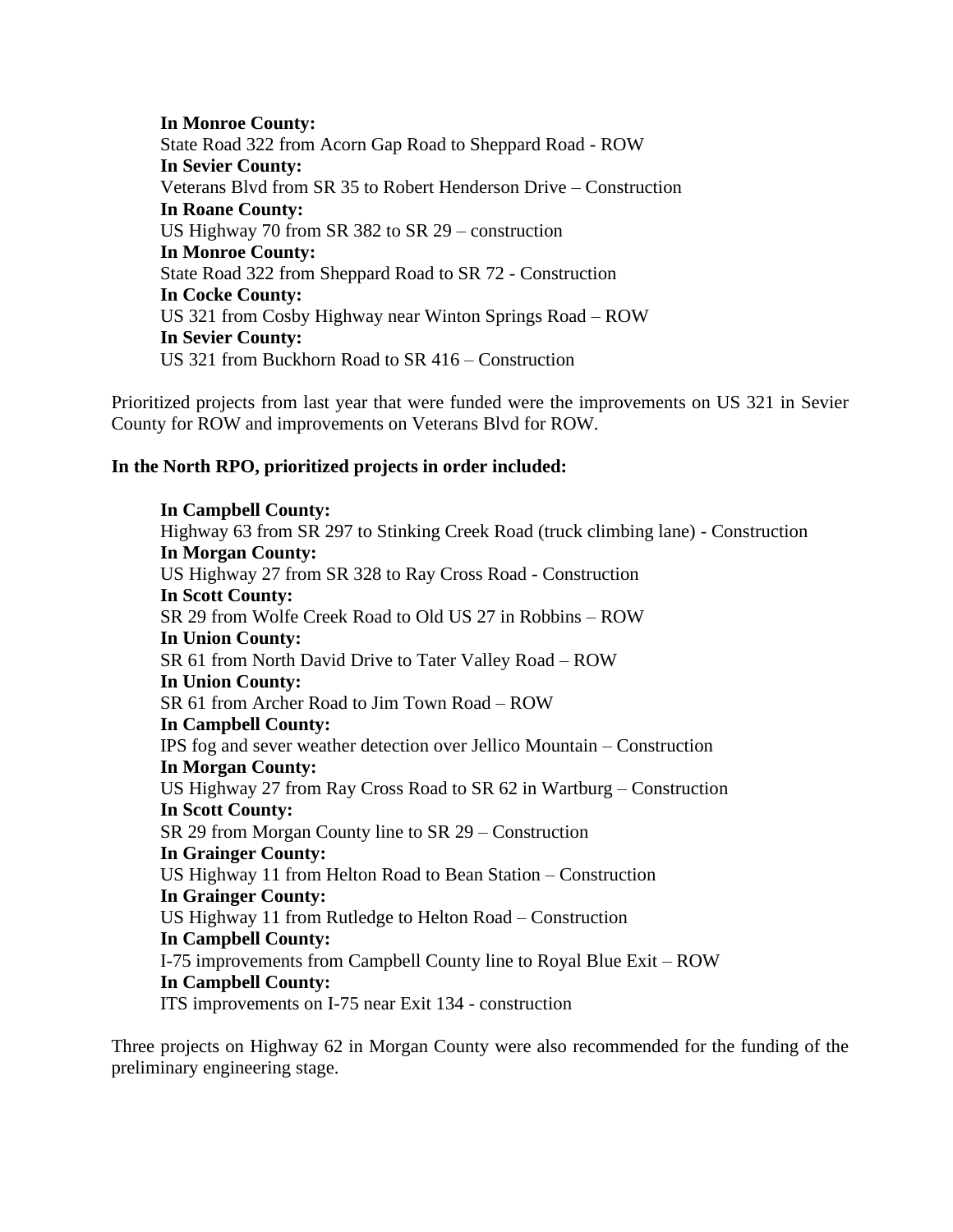Prioritized projects from last year that were funded were construction improvements on Highway 33 in Union County, construction improvements on Highway 63 and construction improvements in Campbell County on Highway 63.

### **Solid Waste Program Update**

Mr. Bobrowski informed the committee that for over twenty years, ETDD has been awarded a contract from the Tennessee Department of Environment and Conservation to conduct regional solid waste planning. We used the funding to hire a qualified staff person that assisted local governments with recycling grant applications, preparation of long-range needs assessments plans, management and archival document retention for county solid waste boards and the preparation of annual waster reduction reports for at least nine counties per year. In July of 2020 we were informed by TDEC that our funding contracts were being revised and we should suspend all solid waste activities until the revisions were complete. Soon after that, without any prior notification, we were informed that our funding had been eliminated. We were also informed that the funding for all solid waste recycling grants programs for the upcoming fiscal year had also been eliminated. Luckily, we were awarded supplemental COVID response funds from a federal agency and were able to maintain our very skilled staff persons and include the preparation of the annual solid waste reports in the grant's workplan. However, this is just a short-term solution to a long-term problem. Currently, there are no grant funds for recycling efforts at the municipal and county levels and your local programs are already overloaded due to the massive increase in solid waste volumes because of COVID. Also, although we have pledged to assist counties with the preparation of their annual reports this year, we may not be able to assist them in the upcoming fiscal and beyond without specific funding for this effort. TDEC mandates the preparation and submission of these reports and has been known to sanction those communities that do not comply.

When all of this began back in the summer of 2020, we were told that our planning funding and the recycling grant funding all came from a reserve account maintained by TDEC. Since the state's budget was anticipated to have big problems with revenue collections, all reserve accounts were taken over by the administration and programmed to supplement the general fund. As we are all now aware, the dire budget projections simply have not materialized, and the outlook appears to be much better for the future. We believe strongly that the restoration of the solid waste planning funding and the recycling grant programs funding is a priority need for local governments and will push hard with the state legislature and the administration to restore this funding. Once our statewide organization pulls together a plan for the effort on a comprehensive basis, I will be asking our local government partners to contact their legislators and any contacts in the administration that you might have in order to restore this important funding back into the budget for next year. I will have more to report on this effort later.

#### **Legislative Agenda**

Mr. Bobrowski informed the committee that he finalized our state and federal legislative agendas for the upcoming state and federal legislative sessions. We use these agendas to identify our